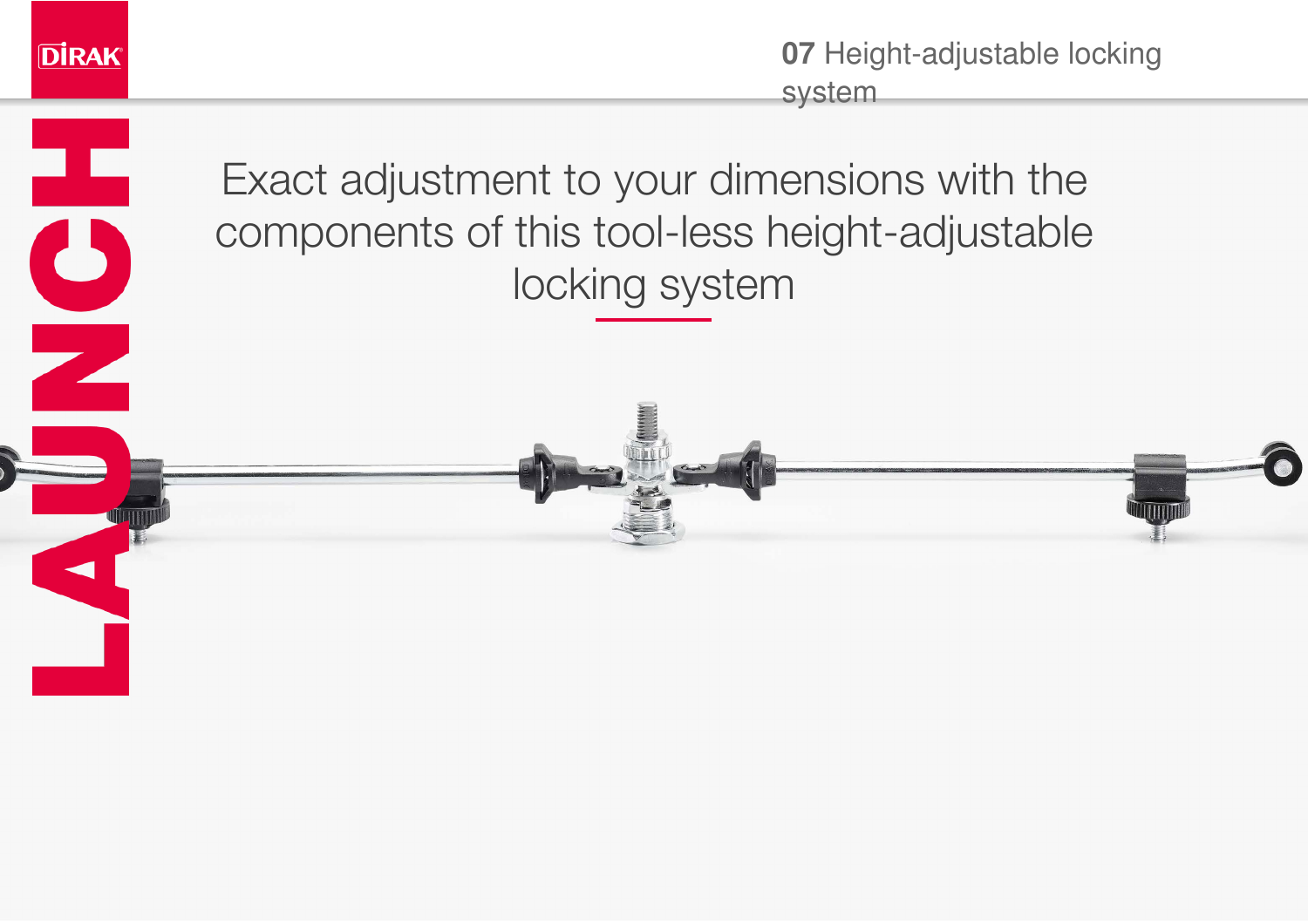

system

## 01 Requirements

"Whoever would like to use a locking system flexibly is subject to the height-adjustability of the product.

This is why we have developed various components for a height-ad- justable locking system, placing the focus on fexibility, high quality and convenient use."

Cem Olkay, Head of Development & Construction

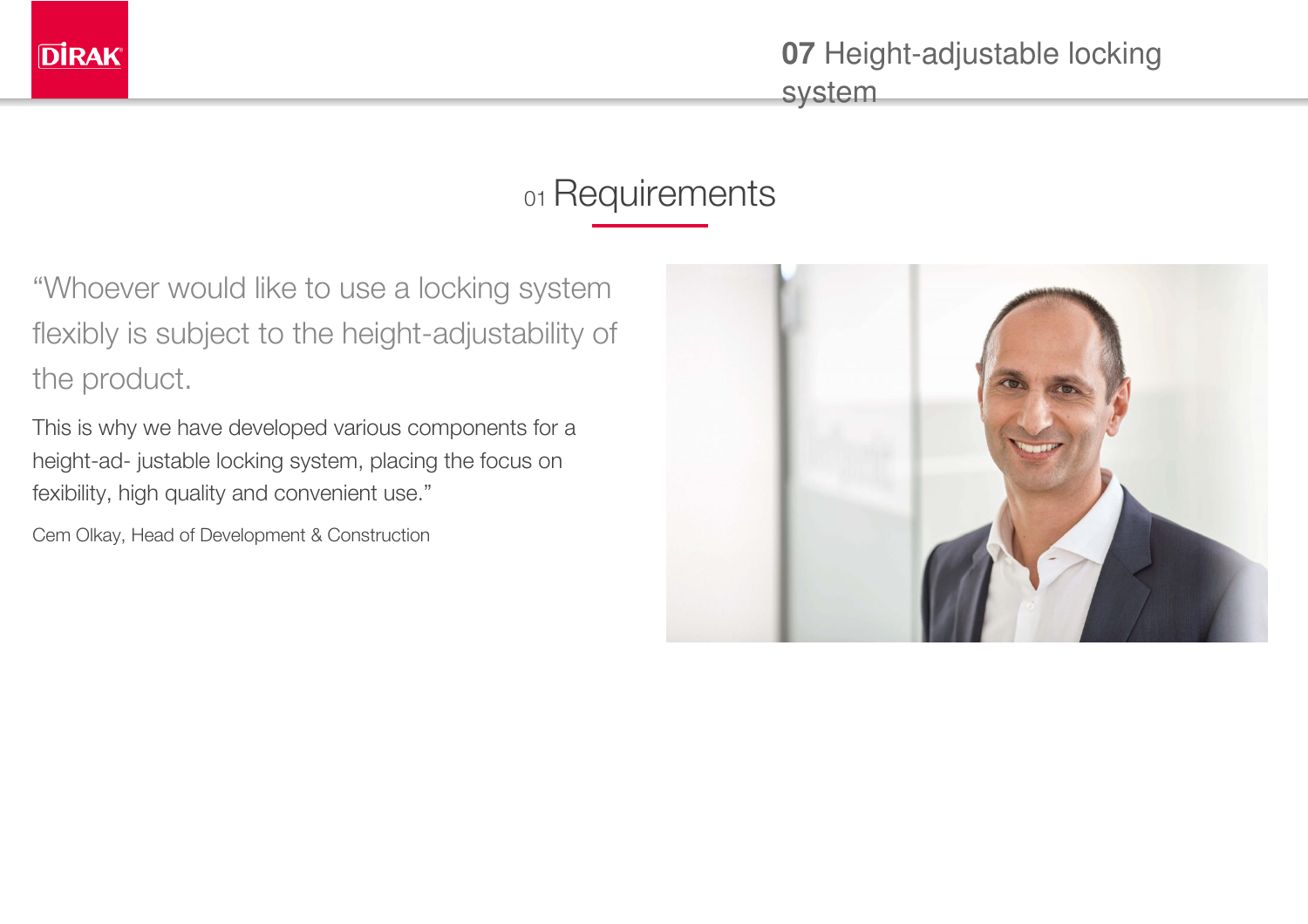

system

# 02 Product system

**1-191SL Rod guide with knurled wheel** Height-adjustable, with adjustment up to 8mm

**2-151.01SL Adjustable 3-point cam adapter with knurled wheel** Height-adjustable, for 3-point locking

**1-100.02 Quarter-Turn with square threaded rod** Height-adjustable, available with seven inserts

**2-092 Swinghandle with square threaded rod** Height-adjustable

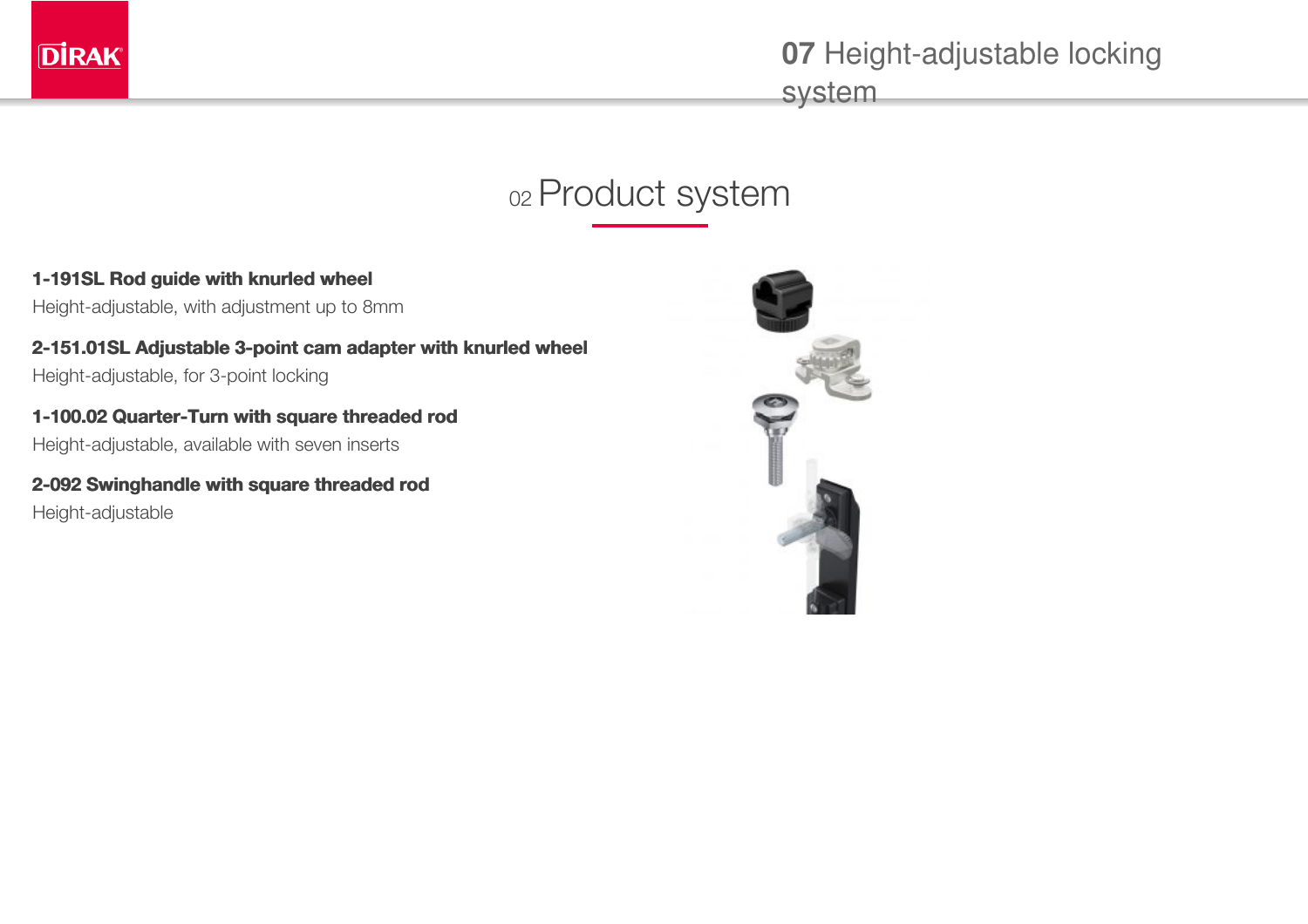

## 03 Product benefits

## 1-191SL Rod guide with knurled wheel

Locking systems can be installed pre-assembled as the rod guide will only be pushed onto the knurled nut. As the nut is screwd on the stud the rod guide is movable and removable. Manufacturing tolerances or setting of the sealing can always be compensated by the height-adjustable rod guide. Also suitable for short rods in combination with 2-point and 3-point cam as the round shape allows free swivelling.

#### 2-151.01SL Adjustable 3-point cam adapter with knurled wheel

The adjustable 3-point cam adapter with knurled wheel can be used for M10 square threaded rods. It is applicable for swinghandles and quarterturns.

- Rod guide is pushed onto the knurled nut and can be installed therefore pre-assembled
- Tool-less adjustment with knurled nut
- Dismantling of the rod for height adjustment not necessary
- Usable for studs M6 from 14 to 21mm
- Adjustment range up to max. 8mm
- RH / LH application
- Rod guide with swivel joint
- Clip-in swivel joint
- 3-Point cam adapter adjustable
- Usable with standard cams
- Tool-less adjustment because of the knurled wheel
- Vibration-proof
- Knurled wheel with M10 thread
- 3-point locking system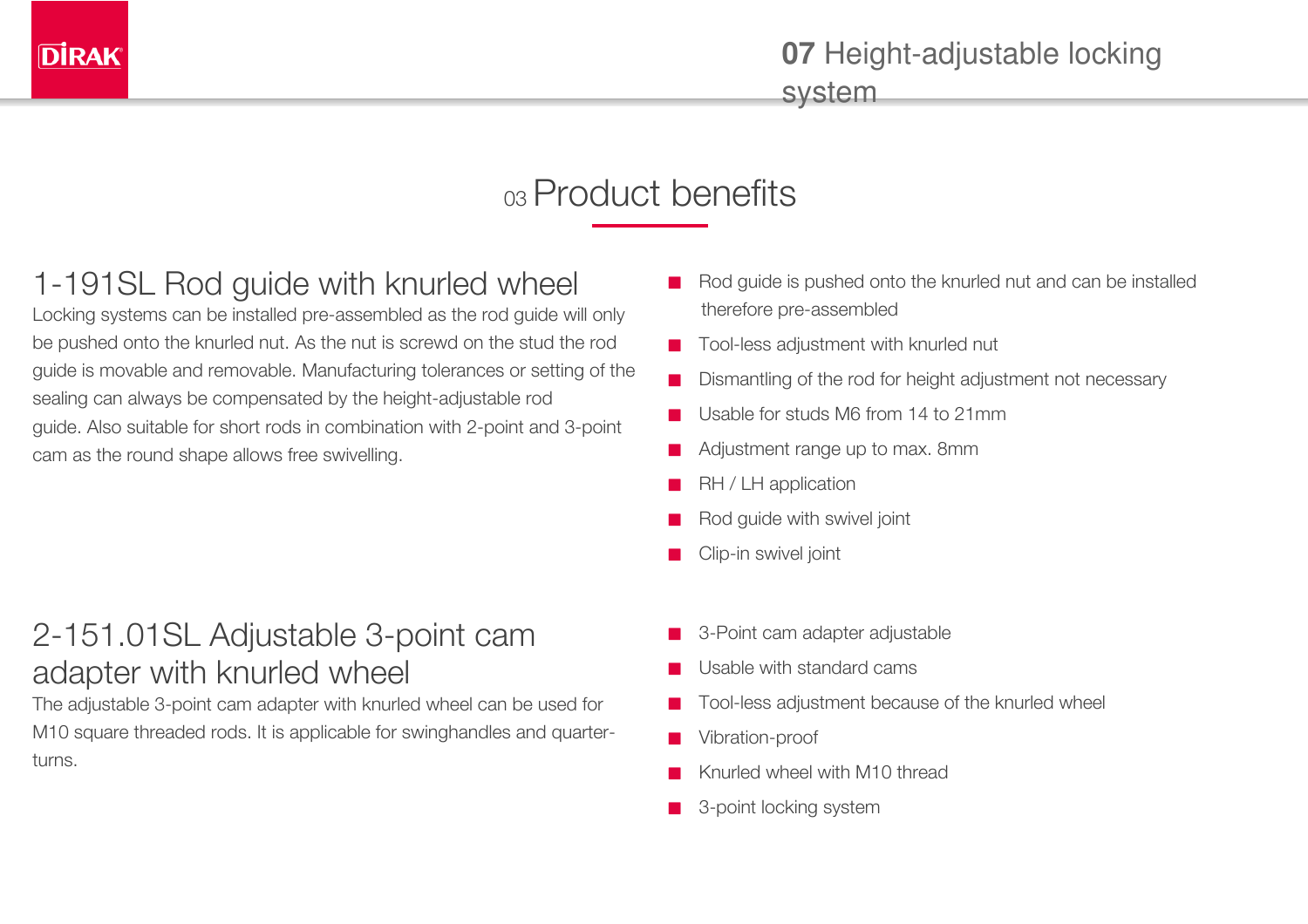# **DİRAK**

# **07** Height-adjustable locking

system

## 1-100.02 Quarter-Turn with square threaded rod

- RH / LH application
- Square threaded rod 40mm
- Grounding by grounding nut or clip
- IP 65 according to DIN EN 60529
- Quarter-Turn pre-assembled without cam
- Adjustability of the cam by the catch for standard cams 2-151.02SL and 3-point cam adapter with knurled wheel 2-151.01SL

2-092 Swinghandle with square threaded rod

- For right and left applications
- Square threaded rod 40 mm for adjustable single or 3-point cams
- Adjustability of the cam by the catch for standard cams 2-151.02SL and 3-point cam adapter with knurled wheel 2-151.01SL
- Readjustment possible with knurled wheel (e.g compressed sealing)
- Pre-assembled without cam
- IP65 according to DIN EN 60529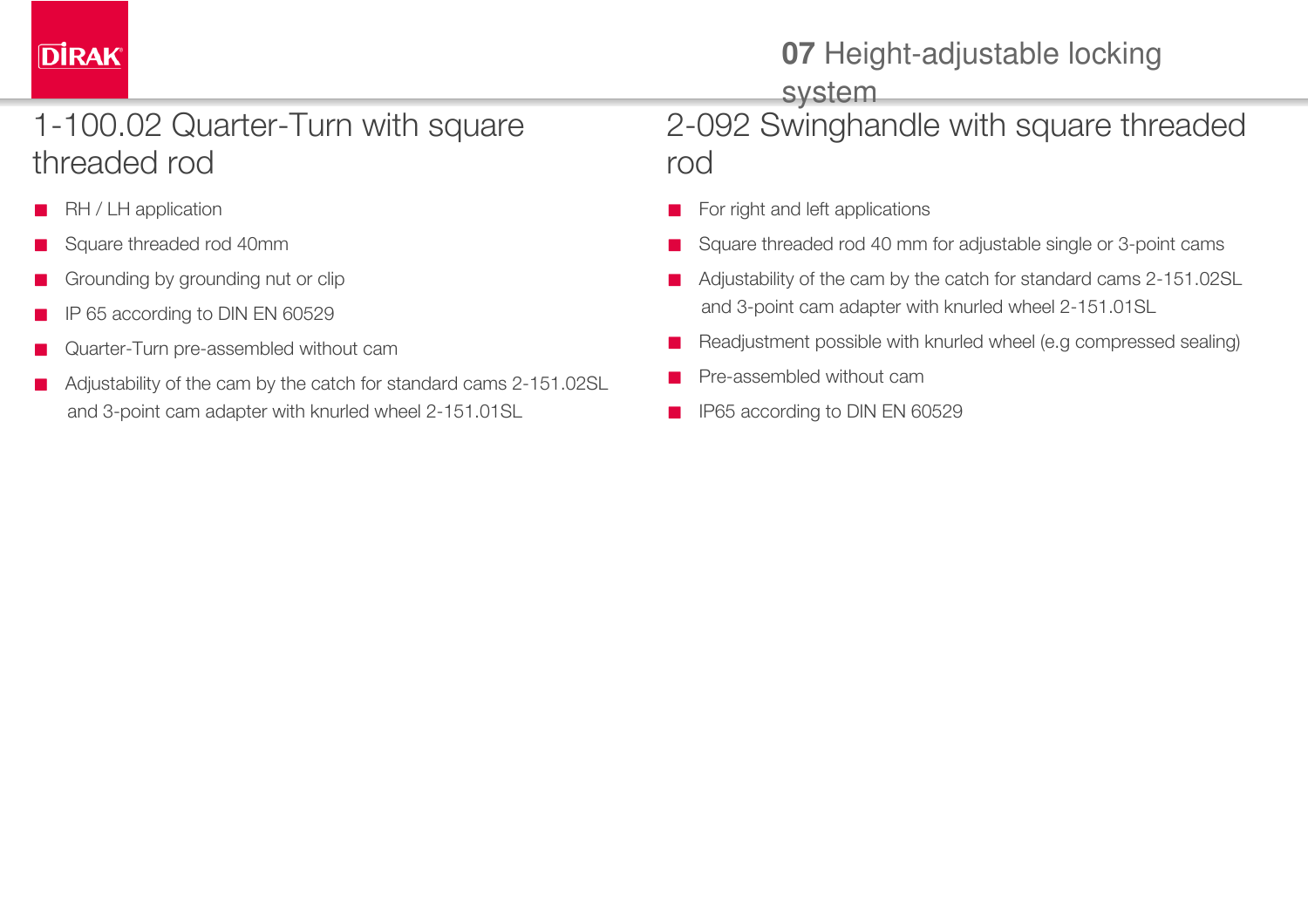

system

# 04 Dimensions / Order options

1-191SL Rod guide with knurled wheel



**Material** 

PA, black

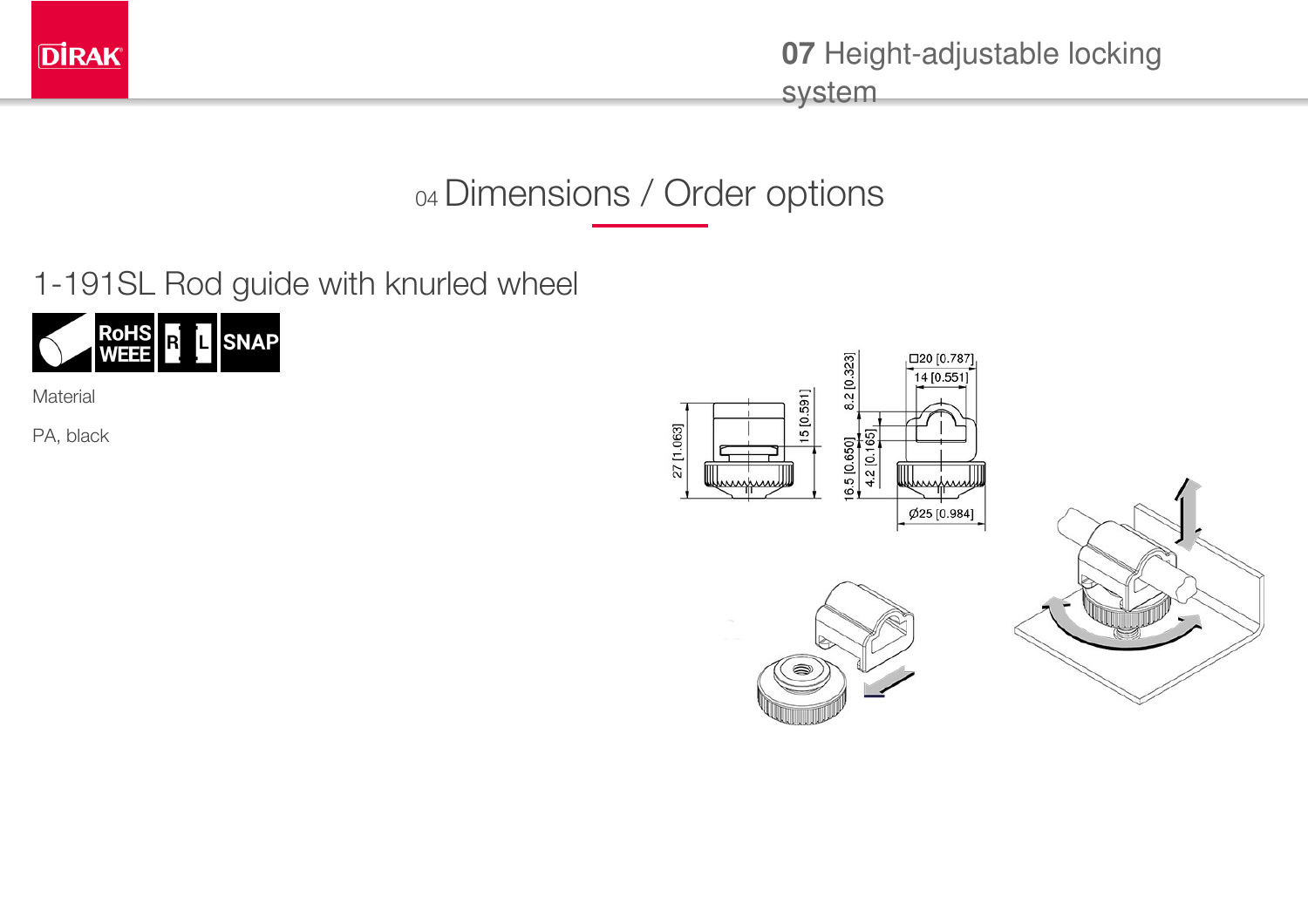system

| Product system | Description                  | Material | Adjustable range | Scope of supply | Link |
|----------------|------------------------------|----------|------------------|-----------------|------|
| 1-191SL        | Rod guide with knurled wheel | PA       | max. 8mm         | 10 pcs.         |      |

#### 2-151.01SL Adjustable 3-point cam adapter with knurled wheel



**Material** 

Zinc die, zinc plated

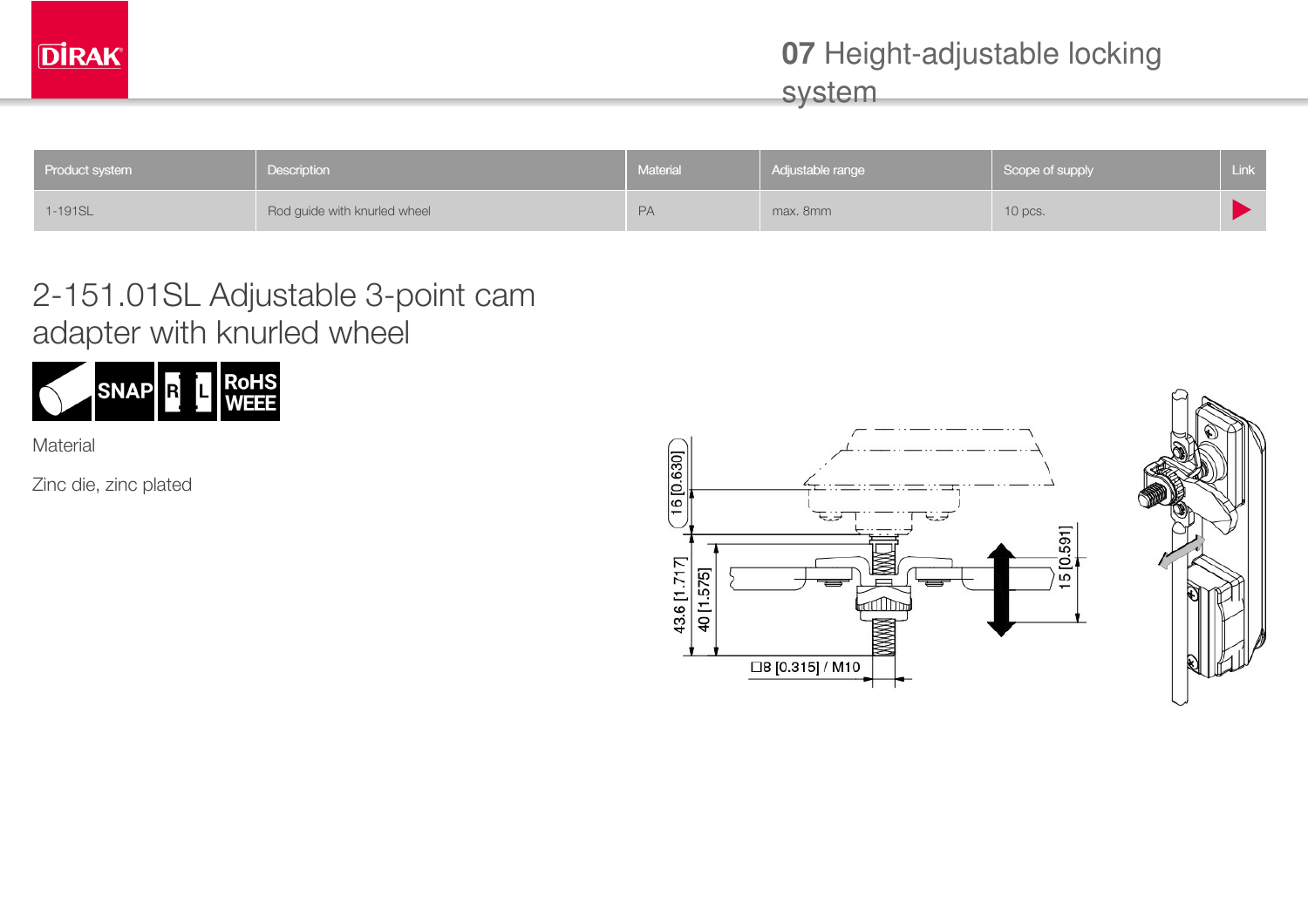system

| Product system | Description                                       | Surface  | Part number | Link |
|----------------|---------------------------------------------------|----------|-------------|------|
| 2-151.01SL     | Adjustable 3-point cam adapter with knurled wheel | Zinc die | 200-9632    |      |

#### 1-100.02 Quarter-Turn with square threaded rod



**Material** 

Housing: Zinc die, chrome plated Insert: Zinc die, nickel-plated Nut: Steel, zinc plated Grounding nut: Zinc die, zinc plated Grounding clip: Stainless Steel



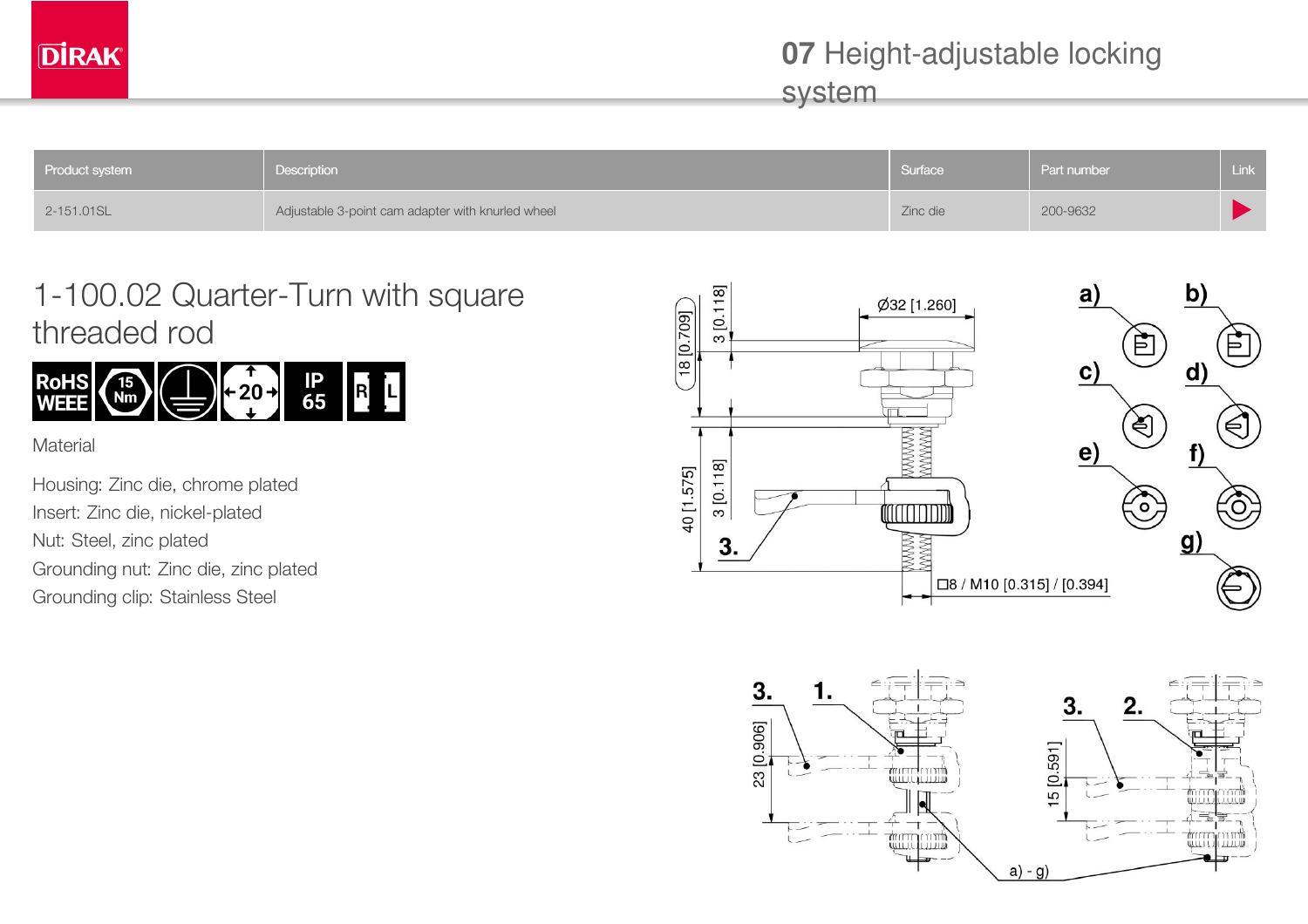| Product system | <b>Description</b>                    | Insert type  | Grounding tyoe | Housing length  | Part number       | Link |
|----------------|---------------------------------------|--------------|----------------|-----------------|-------------------|------|
| $1 - 100.02$   | Quarter-Turn with square threaded rod | Square 7     |                | L18             | 100-9801.00-11940 |      |
| $1 - 100.02$   | Quarter-Turn with square threaded rod | Square 8     |                | L <sub>18</sub> | 100-9801.00-12040 |      |
| $1 - 100.02$   | Quarter-Turn with square threaded rod | Triangular 7 |                | L18             | 100-9801.00-12140 |      |
| $1 - 100.02$   | Quarter-Turn with square threaded rod | Triangular 8 |                | L18             | 100-9801.00-12240 |      |
| $1 - 100.02$   | Quarter-Turn with square threaded rod | Double bit 3 |                | L18             | 100-9801.00-12340 |      |
| $1 - 100.02$   | Quarter-Turn with square threaded rod | Double bit 5 |                | L <sub>18</sub> | 100-9801.00-12440 |      |
| $1 - 100.02$   | Quarter-Turn with square threaded rod | Hex. SW 11   |                | L18             | 100-9801.00-12540 |      |
| $1 - 100.02$   | Quarter-Turn with square threaded rod | Square 7     | Grounding nut  | L18             | 100-9802.00-11940 |      |
| $1 - 100.02$   | Quarter-Turn with square threaded rod | Square 8     | Grounding nut  | L18             | 100-9802.00-12040 |      |
| $1 - 100.02$   | Quarter-Turn with square threaded rod | Triangular 7 | Grounding nut  | L18             | 100-9802.00-12140 |      |
| $1 - 100.02$   | Quarter-Turn with square threaded rod | Triangular 8 | Grounding nut  | L18             | 100-9802.00-12240 |      |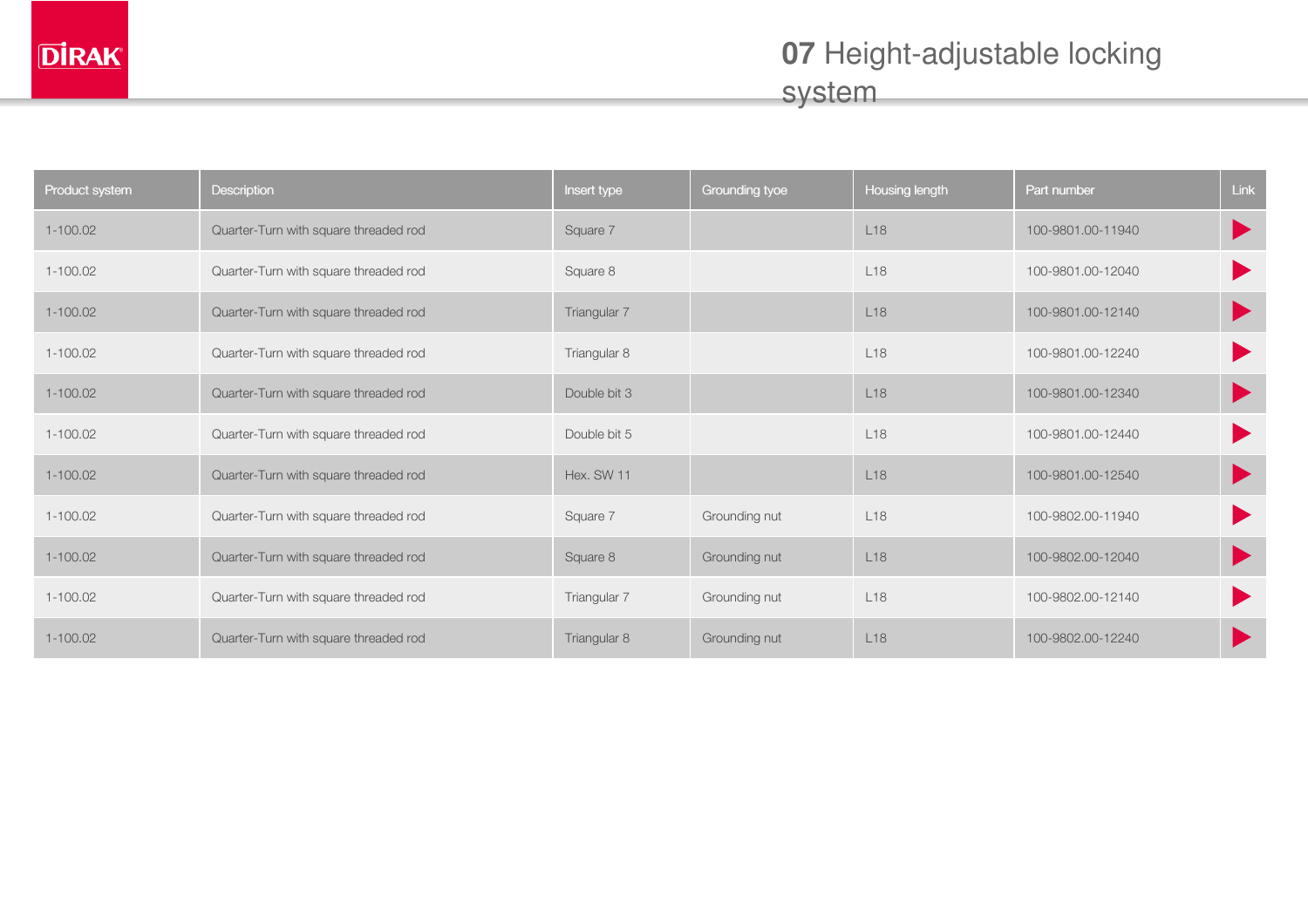system

| Product system | Description                           | Insert type  | Grounding tyoe | Housing length  | Part number       | Link |
|----------------|---------------------------------------|--------------|----------------|-----------------|-------------------|------|
| $1 - 100.02$   | Quarter-Turn with square threaded rod | Double bit 3 | Grounding nut  | L18             | 100-9802.00-12340 |      |
| $1 - 100.02$   | Quarter-Turn with square threaded rod | Double bit 5 | Grounding nut  | L18             | 100-9802.00-12440 |      |
| $1 - 100.02$   | Quarter-Turn with square threaded rod | Hex. SW 11   | Grounding nut  | L18             | 100-9802.00-12540 |      |
| $1 - 100.02$   | Quarter-Turn with square threaded rod | Square 7     | Grounding clip | L18             | 100-9803.00-11940 |      |
| $1 - 100.02$   | Quarter-Turn with square threaded rod | Square 8     | Grounding clip | L18             | 100-9803.00-12040 |      |
| $1 - 100.02$   | Quarter-Turn with square threaded rod | Triangular 7 | Grounding clip | L <sub>18</sub> | 100-9803.00-12140 |      |
| $1 - 100.02$   | Quarter-Turn with square threaded rod | Triangular 8 | Grounding clip | L18             | 100-9803.00-12240 |      |
| $1 - 100.02$   | Quarter-Turn with square threaded rod | Double bit 3 | Grounding clip | L18             | 100-9803.00-12340 |      |
| $1 - 100.02$   | Quarter-Turn with square threaded rod | Double bit 5 | Grounding clip | L18             | 100-9803.00-12440 |      |
| $1 - 100.02$   | Quarter-Turn with square threaded rod | Hex. SW 11   | Grounding clip | L18             | 100-9803.00-12540 |      |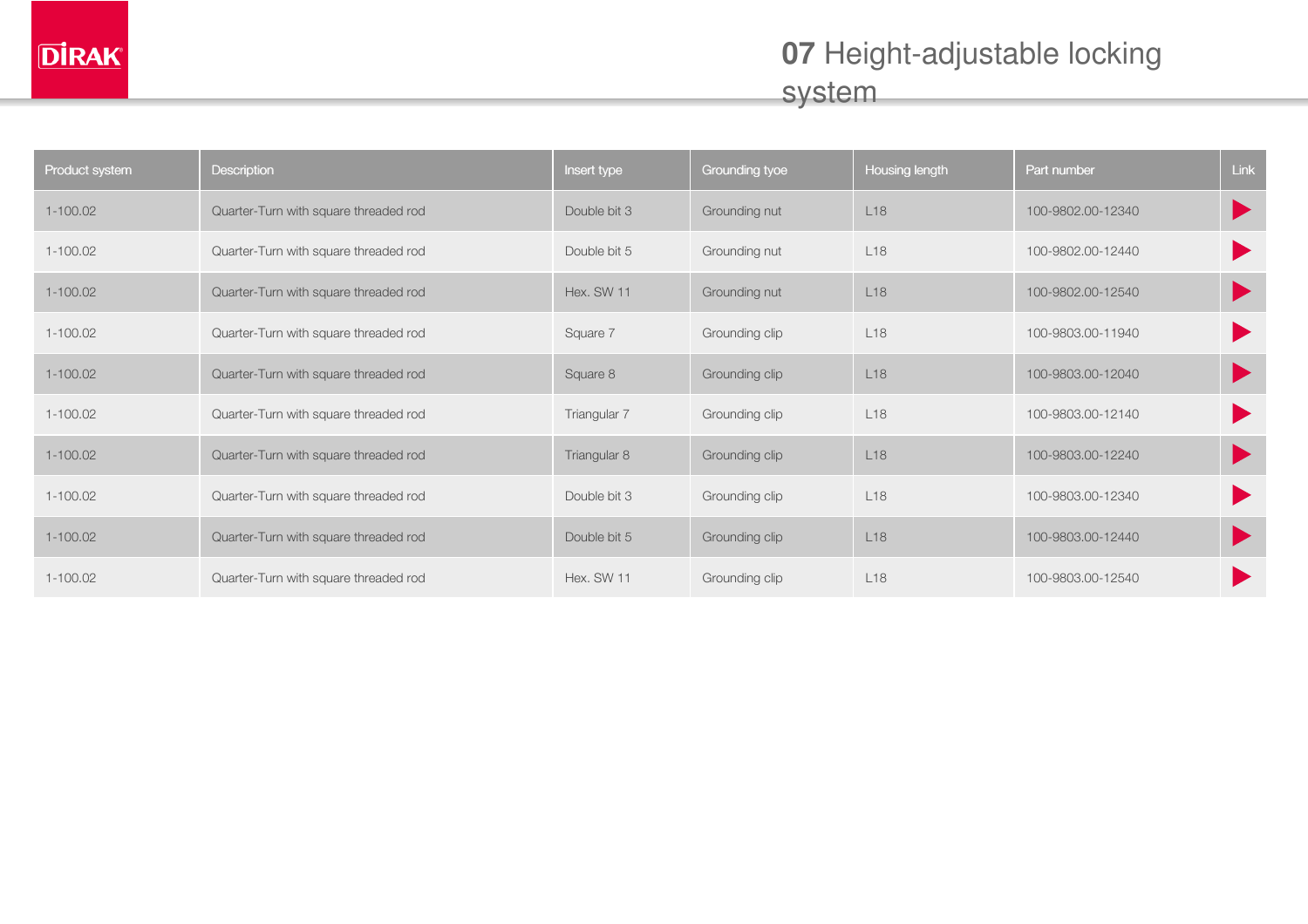

system

#### 2-092 Swinghandle with square threaded rod



Material

Square threaded rod: Zinc die, zinc plated Bearing plate: PA, black

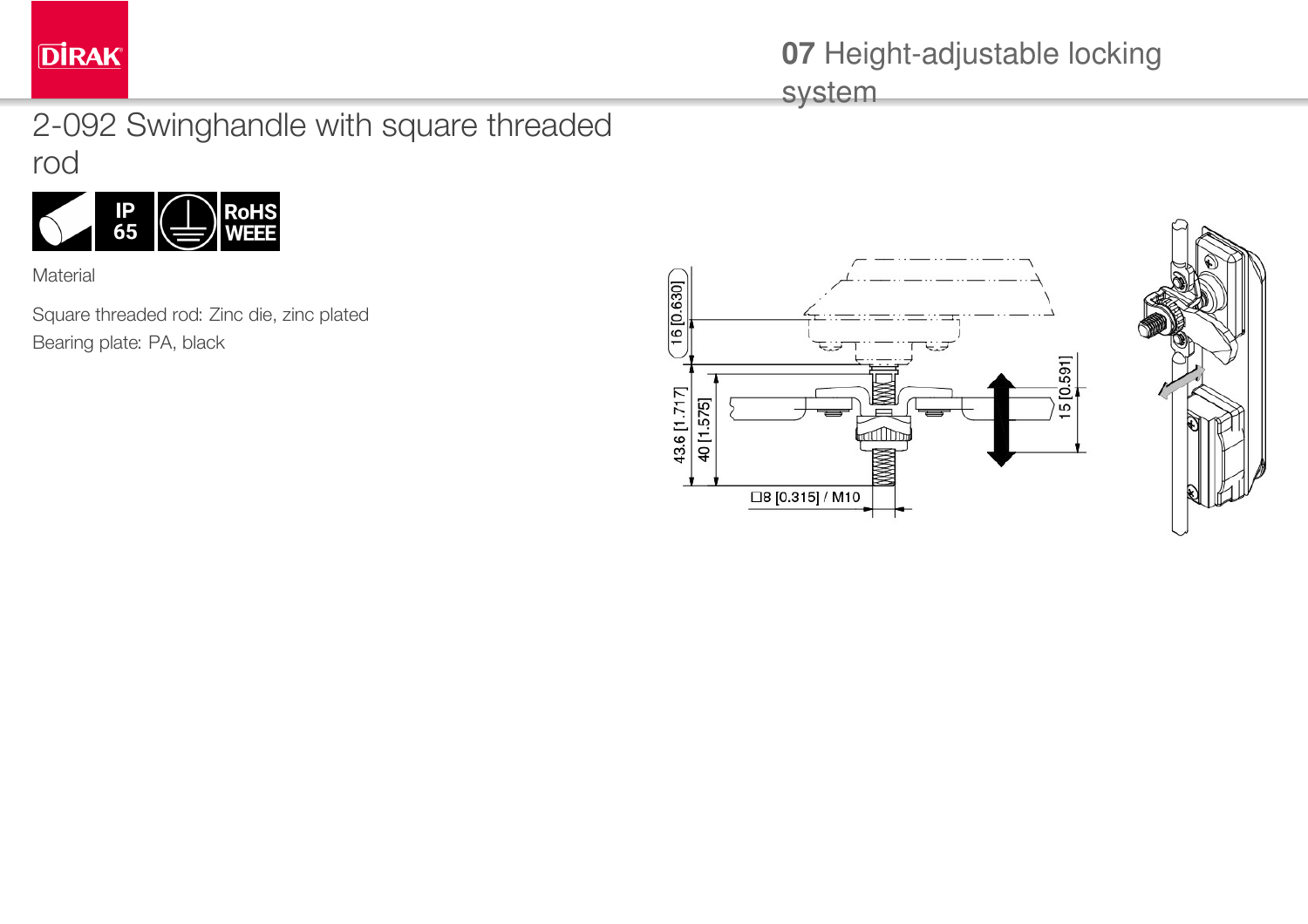## 07 Height-adjustable locking system

| Product system | Part number       | Material                 | Latching type          | Cylinder cover | Link |
|----------------|-------------------|--------------------------|------------------------|----------------|------|
| $2 - 092$      | 207-9282.00-00040 | PA                       | PHZ 40mm               |                |      |
| $2 - 092$      | 107-9282.00-00040 | Handle zinc die, dish PA | PHZ 40mm and padlock   |                |      |
| $2 - 092$      | 107-9208.00-00040 | Zinc die                 | PHZ 40mm               | Yes            |      |
| 2-092.01       | 207-9238.00-00040 | PA                       | Keyed alike DIRAK 1333 |                |      |
| 2-092.02       | 207-9244.00-00040 | PA                       | Insert                 |                |      |
| 2-092.03       | 107-9206.00-00040 | Handle zinc die, dish PA | Insert                 |                |      |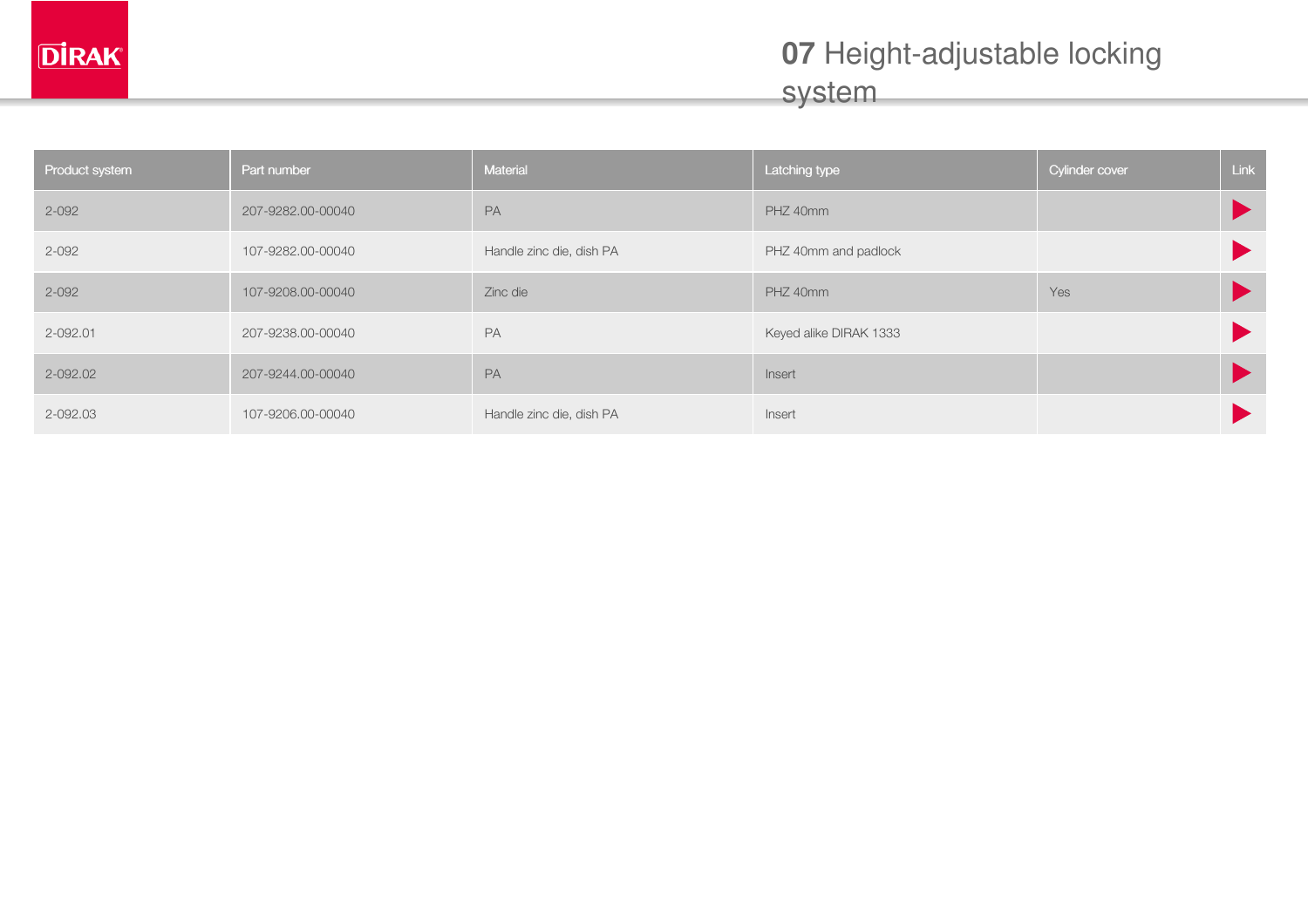

system





DIRAK GmbH – A Member of DIRAK Group

DIRAK Dieter Ramsauer Konstruktionselemente GmbH Königsfelder Straße 1 58256 Ennepetal Germany

Phone: +49 (0) 2333 / 837-0 Fax: +49 (0) 2333 / 837-103 Email: [info@dirak.de](mailto:info@dirak.de)